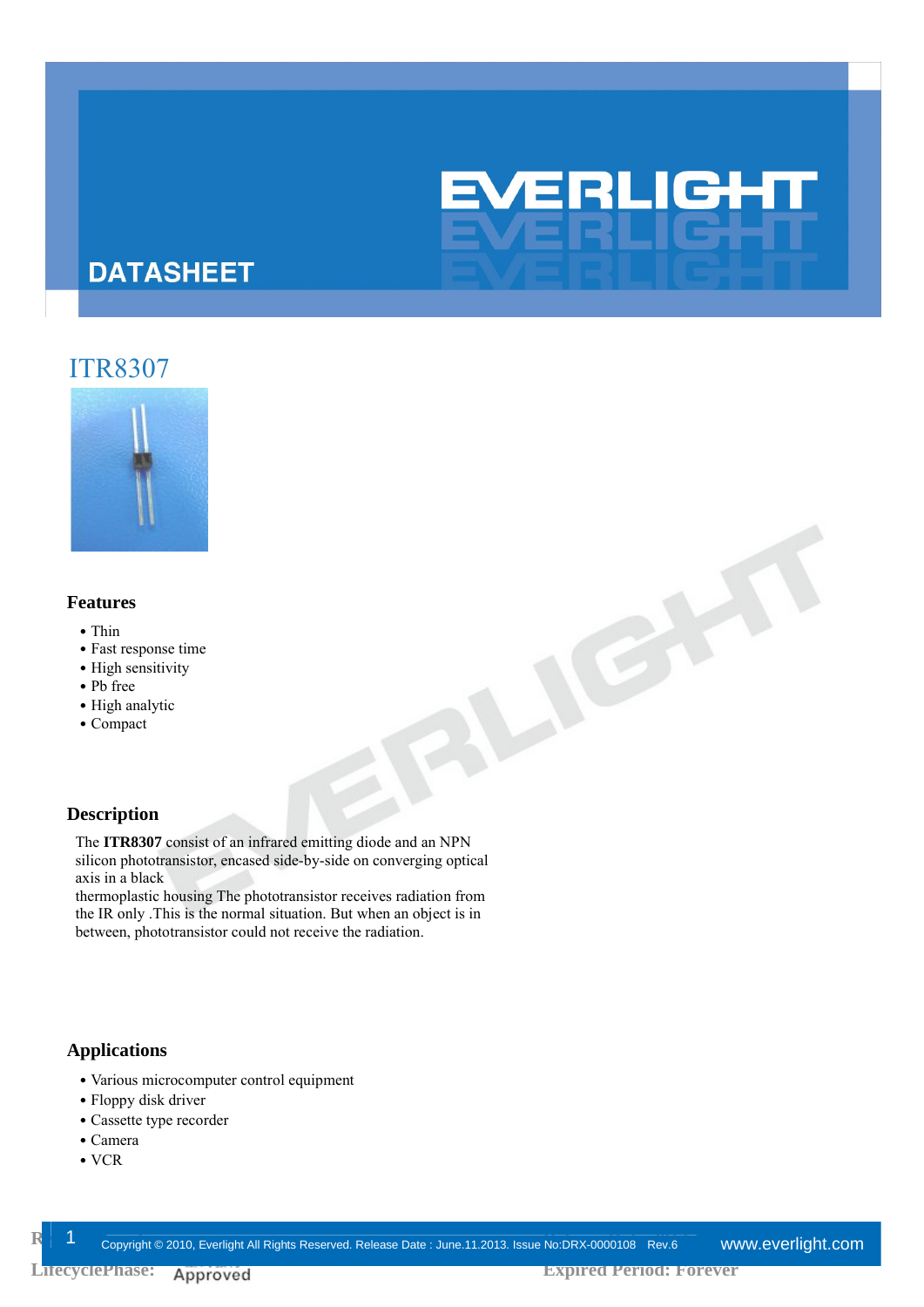#### **Device Selection Guide**

| Device No. | <b>Chip Material</b> | <b>LENS COLOR</b> |  |  |
|------------|----------------------|-------------------|--|--|
|            | GaAs                 | Water Clear       |  |  |
|            | Silicon              | Water Clear       |  |  |

#### **Absolute Maximum Ratings (Ta=25**℃**)**

| <b>Parameter</b>                                                         |                                                                           | <b>Symbol</b>             | <b>Ratings</b>        | Unit         |  |  |
|--------------------------------------------------------------------------|---------------------------------------------------------------------------|---------------------------|-----------------------|--------------|--|--|
| Input                                                                    | Power Dissipation at (or below) 25<br>Free<br>Air Temperature             | Pd                        | 75                    | mW           |  |  |
|                                                                          | <b>Reverse Voltage</b>                                                    | $\rm V_R$                 | 5                     | V            |  |  |
|                                                                          | Forward Current                                                           | $I_{\rm F}$               | 50                    | mA           |  |  |
|                                                                          | Peak Forward Current (*1)<br>$100\mu$ s, Duty cycle= $1\%$<br>Pulse width | $I_{FP}$                  |                       | $\mathsf{A}$ |  |  |
| Output                                                                   | <b>Collector Power Dissipation</b>                                        | $P_{C}$                   | 75                    | mW           |  |  |
|                                                                          | <b>Collector Current</b>                                                  | $I_{\rm C}$               | 50                    | mA           |  |  |
|                                                                          | Collector-Emitter Voltage                                                 | <b>B</b> V <sub>CEO</sub> | 30                    | V            |  |  |
|                                                                          | <b>Emitter-Collector Voltage</b>                                          | $B$ $V_{ECO}$             | 5                     | $\bf V$      |  |  |
| <b>Operating Temperature</b>                                             |                                                                           | Topr                      | $-25 \rightarrow +85$ |              |  |  |
| <b>Storage Temperature</b>                                               |                                                                           | <b>Tstg</b>               | $-30^{-}+90$          |              |  |  |
| Lead Soldering Temperature (*2)<br>$(1/16$ inch form body for 5 seconds) |                                                                           | <b>Tsol</b>               | 260                   |              |  |  |
| tw=100 $\mu$ sec., T=10 msec.<br>2)<br>$t=5$ Sec<br>1)                   |                                                                           |                           |                       |              |  |  |

**R**elease Date: Copyright © 2010, Everlight All Rights Reserved. Release Date : June.11.2013. Issue No:DRX-0000108 Rev.6 www.**everlight.com**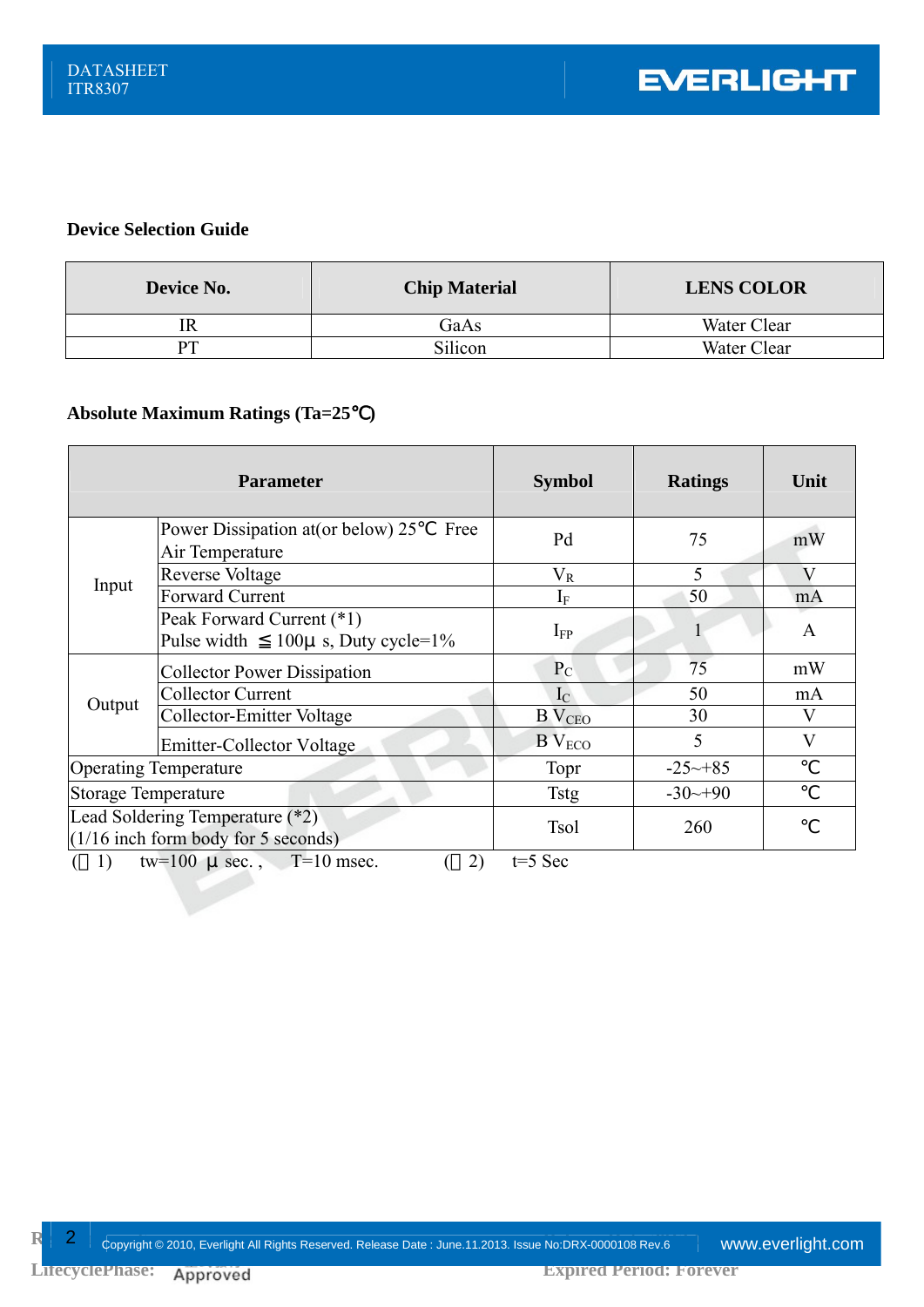### **Electro-Optical Characteristics (Ta=25**℃**)**

| Parameter                   |                           | Symbol           | Min.  | Typ. | Max. | Unit                    | Conditions                         |
|-----------------------------|---------------------------|------------------|-------|------|------|-------------------------|------------------------------------|
| Input                       | <b>Forward Voltage</b>    | $\rm V_F$        | ---   | 1.2  | 1.6  | V                       | $I_F = 20mA$                       |
|                             | <b>Reverse Current</b>    | $I_{R}$          | ---   |      | 10   | $\mu$ A                 | $V_R = 5V$                         |
|                             | Peak Wavelength           | P                | ---   | 940  | ---  | nm                      | $I_F = 20mA$                       |
|                             | View Angle                | $2\theta$ 1/2    | ---   | 30   | ---  | Deg                     | $I_F = 20mA$                       |
| Output                      | Dark Current              | I <sub>CEO</sub> | ---   |      | 100  | nA                      | $V_{CE} = 10V$                     |
|                             | C-E Saturation<br>Voltage | $V_{CE}(sat)$    |       | ---  | 0.4  | $\overline{\mathbf{V}}$ | $I_C = 2mA$<br>$Ee=1mW/cm^2$       |
| Transfer<br>Characteristics | <b>Collect Current</b>    | $I_{C}(ON)$      | 0.1   |      |      | mA                      | $V_{CF}$ =5V I <sub>F</sub> =20mA  |
|                             | Rise time                 | $t_{r}$          | ---   | 20   | ---  | $\mu$ sec               | $V_{CE} = 2V$<br>$I_C = 100 \mu A$ |
|                             | Fall time                 | $t_f$            | $---$ | 20   | ---  | µ sec                   | $R_{L} = 1K\Omega$                 |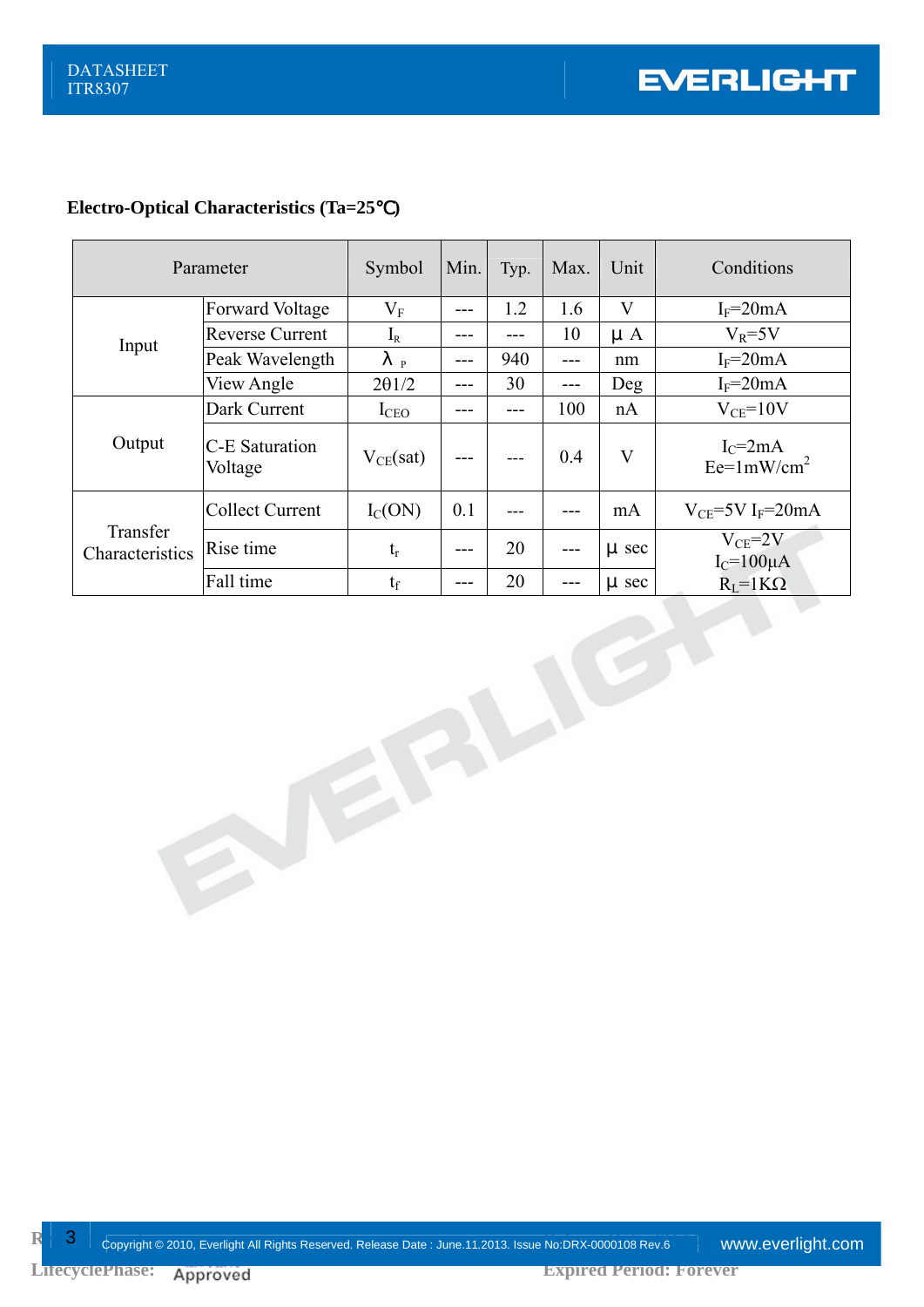

## **Typical Electrical/Optical/Characteristics Curves for IR**

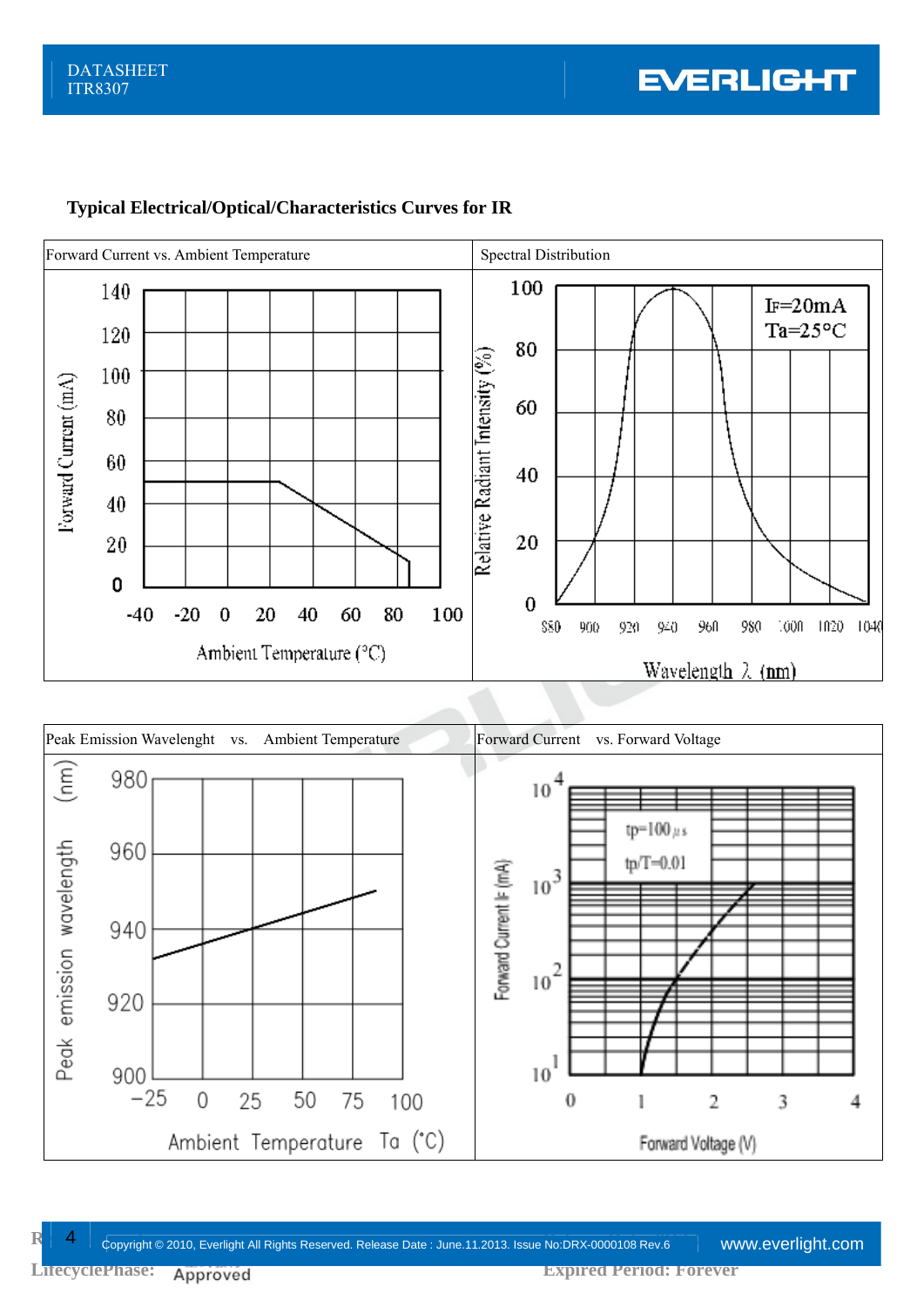# **EVERLIGHT**



## **Typical Electro/Optical/Characteristics Curves for PT**



**Release Ince** Copyright © 2010, Everlight All Rights Reserved. Release Date : June.11.2013. Issue No:DRX-0000108 Rev.6 www.**everlight.com**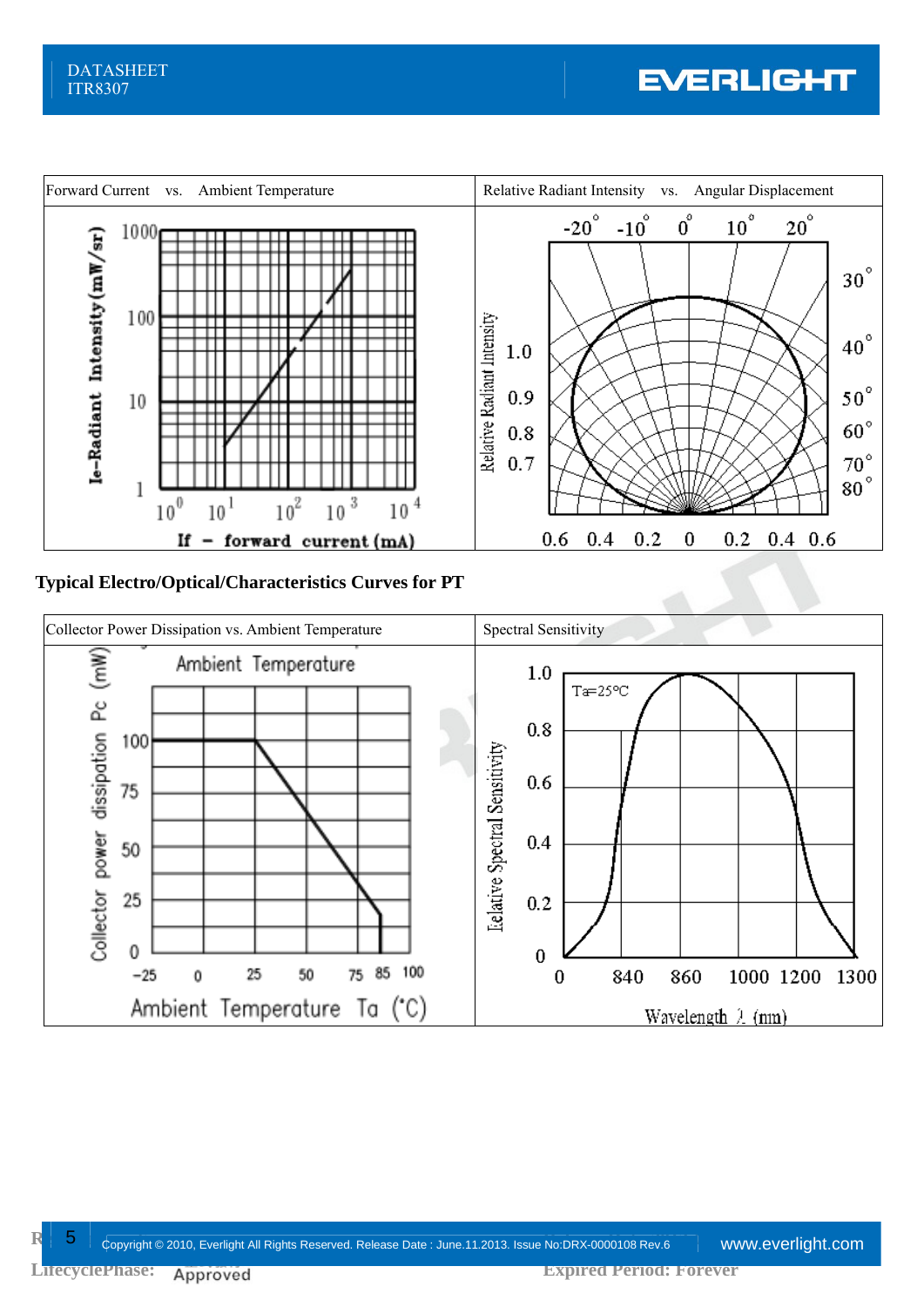# **EVERLIGHT**



**Release Copyright © 2010, Everlight All Rights Reserved. Release Date : June.11.2013. Issue No:DRX-0000108 Rev.6 www.<b>everlight.com**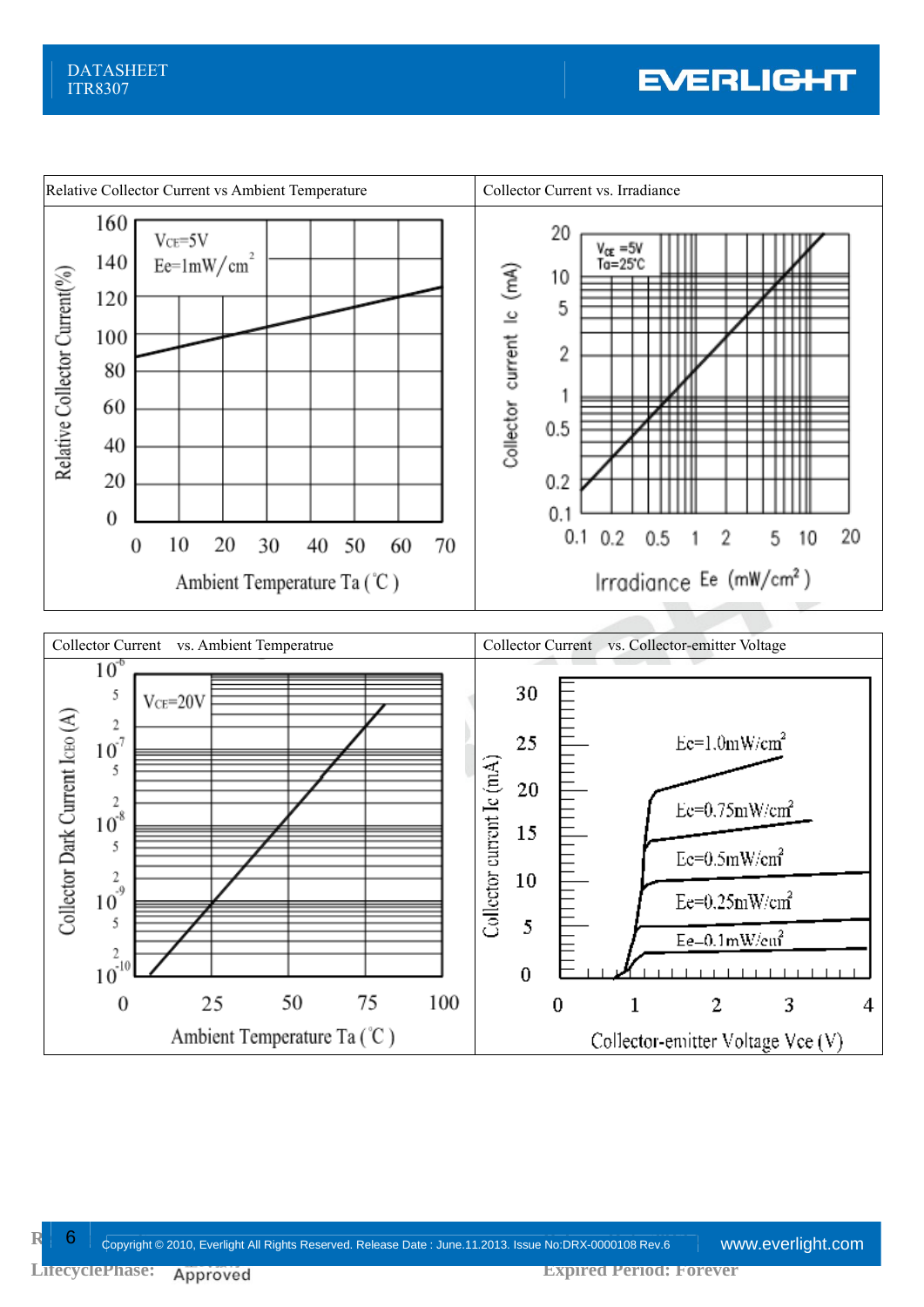#### **Package Dimension**



erances unless dimensions  $\pm 0.25$ mm 2. Tolerances unless dimensions ±0.25mm